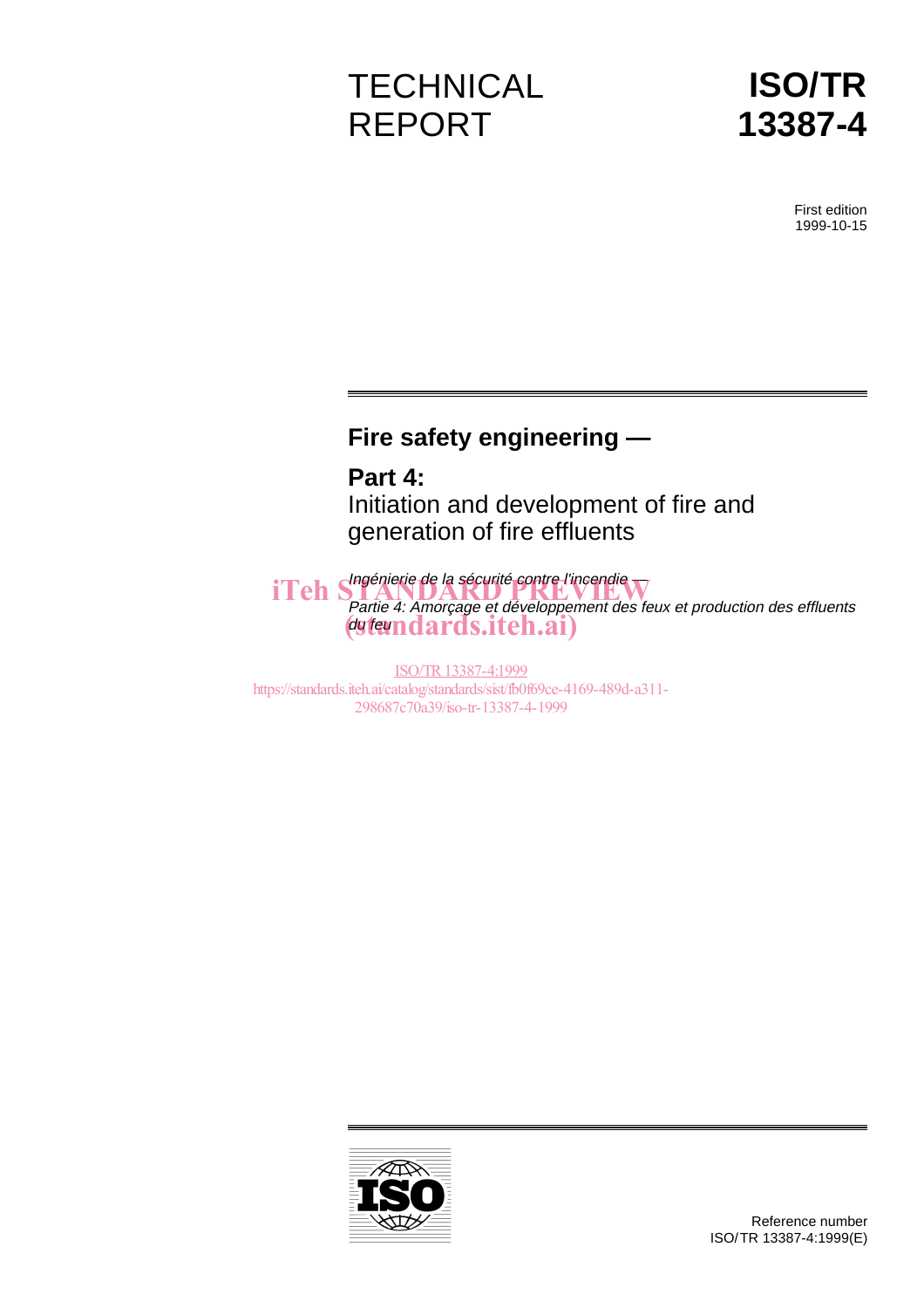### **Contents**

| 6.5 Species generation  iTch STANDARD PREVIEW |  |
|-----------------------------------------------|--|
|                                               |  |
|                                               |  |
|                                               |  |
|                                               |  |
|                                               |  |
|                                               |  |
|                                               |  |

C ISO 1999

International Organization for Standardization<br>Case postale 56 • CH-1211 Genève 20 • Switzerland Internet iso@iso.ch

Printed in Switzerland

All rights reserved. Unless otherwise specified, no part of this publication may be reproduced or utilized in any form or by any means, electronic<br>or mechanical, including photocopying and microfilm, without permission in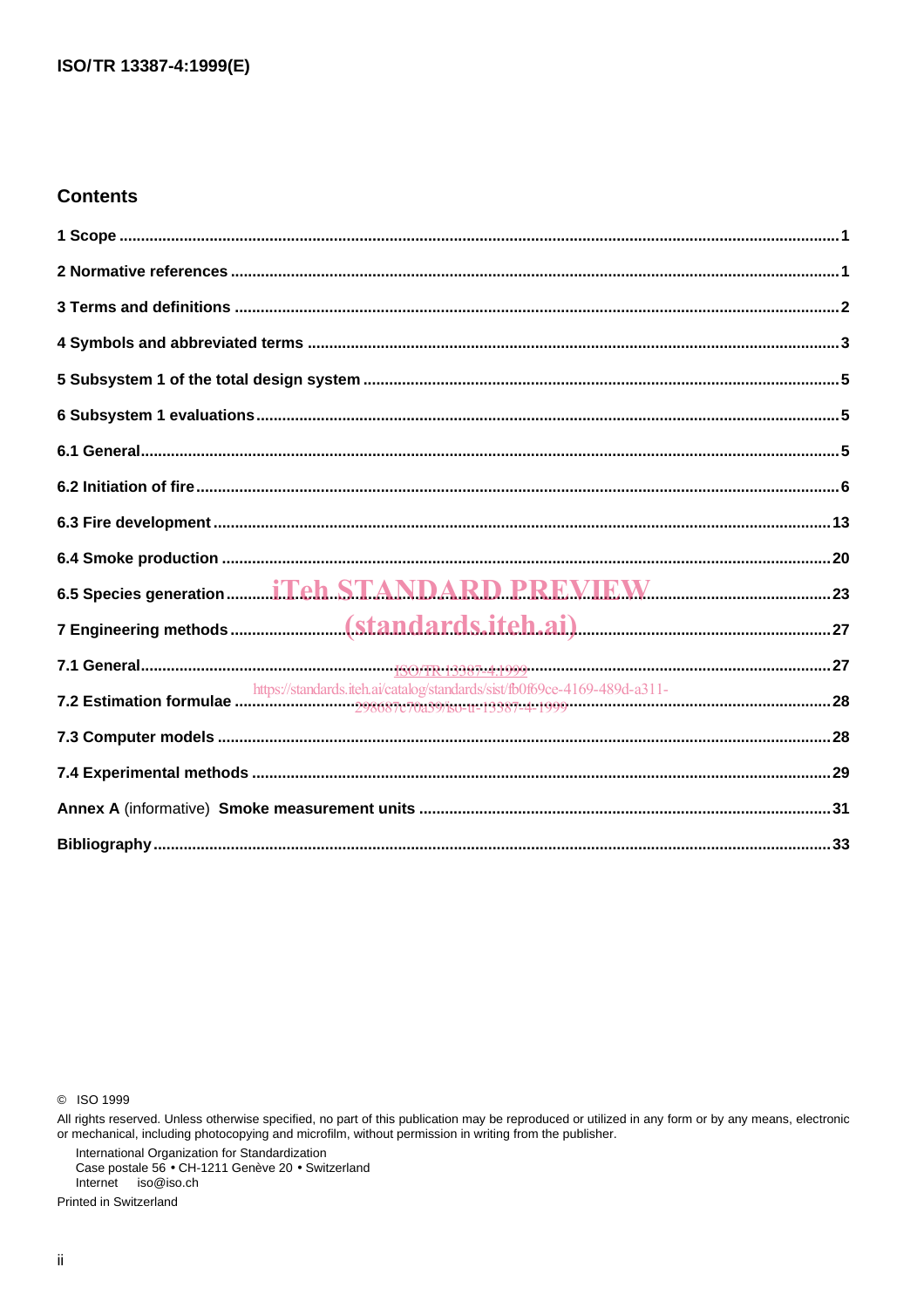# **Foreword**

ISO (the International Organization for Standardization) is a worldwide federation of national standards bodies (ISO member bodies). The work of preparing International Standards is normally carried out through ISO technical committees. Each member body interested in a subject for which a technical committee has been established has the right to be represented on that committee. International organizations, governmental and non-governmental, in liaison with ISO, also take part in the work. ISO collaborates closely with the International Electrotechnical Commission (IEC) on all matters of electrotechnical standardization.

The main task of ISO technical committees is to prepare International Standards, but in exceptional circumstances a technical committee may propose the publication of a Technical Report of one of the following types:

- type 1, when the required support cannot be obtained for the publication of an International Standard, despite repeated efforts;
- type 2, when the subject is still under technical development or where for any other reason there is the future but not immediate possibility of an agreement on an International Standard;
- type 3, when a technical committee has collected data of a different kind from that which is normally published as an International Standard ("state of the art", for example).

Technical Reports of types 1 and 2 are subject to review within three years of publication, to decide whether they can be transformed into International Standards. Technical Reports of type 3 do not necessarily have to be<br>reviewed until the data they provide are considered to be no longer valid or useful reviewed until the data they provide are considered to be no longer valid or useful.

ISO/TR 13387-4, which is a Technical Report of type<sup>32, 2</sup> was prepared by Technical Committee ISO/TC 92, Fire safety, Subcommittee SC 4, Fire safety engineering standards/sist/fb0f69ce-4169-489d-a311-298687c70a39/iso-tr-13387-4-1999

It is one of eight parts which outlines important aspects which need to be considered in making a fundamental approach to the provision of fire safety in buildings. The approach ignores any constraints which might apply as a consequence of regulations or codes; following the approach will not, therefore, necessarily mean compliance with national regulations.

ISO/TR 13387 consists of the following parts, under the general title Fire safety engineering:

- Part 1: Application of fire performance concepts to design objectives
- Part 2: Design fire scenarios and design fires
- Part 3: Assessment and verification of mathematical fire models
- Part 4: Initiation and development of fire and generation of fire effluents
- Part 5: Movement of fire effluents
- Part 6: Structural response and fire spread beyond the enclosure of origin
- Part 7: Detection, activation and suppression
- $-$  Part 8: Life safety  $-$  Occupant behaviour, location and condition

Annex A of this part of ISO/TR 13387 is for information only.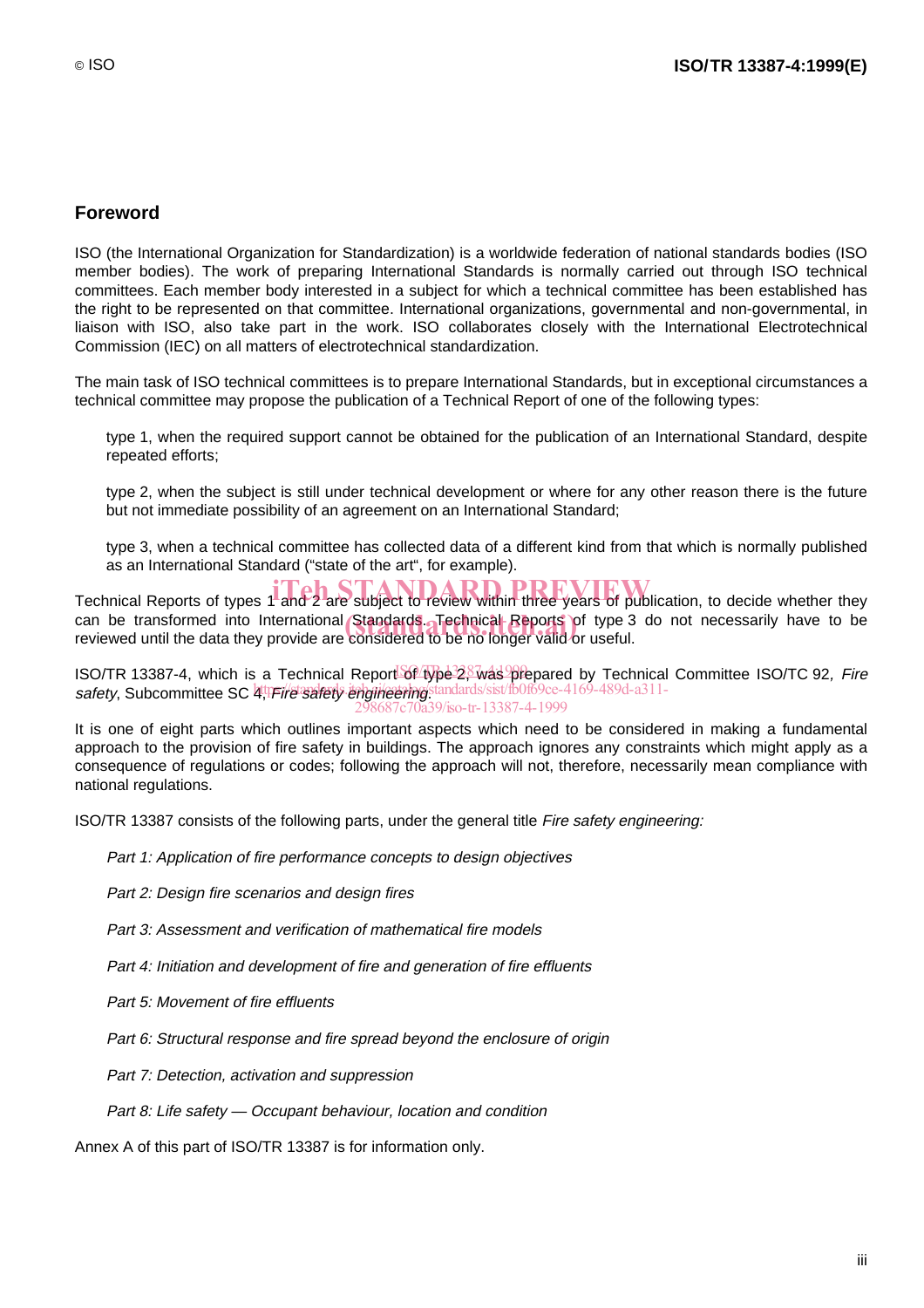### **Introduction**

Evaluation of the initiation and development of fire and the generation of smoke and toxic species is an essential step in the fire safety design of buildings, processes, etc. These phenomena have been actively studied especially during the last twenty years. Calculation methods and computer codes have been developed to make the necessary evaluations. At the same time, advances in experimental techniques have made it possible to produce input data for the calculation methods and to run large-scale tests for assessing the validity and limitations of the models.

In most of the existing fire safety regulations, measures are taken to prevent the ignition of a fire by controlling the use of materials and by controlling the amount and location of possible ignition sources. It is not, however, possible to prevent all ignitions, and therefore measures are taken to control the fire development and the generation of smoke and toxic species. In most of the existing building regulations, ignitability, flame spread, burning rate, smoke production and toxic-species production are controlled by what are known as reaction-to-fire and flammability classifications. These are to a great extent empirical and based on product performance in a specific small-scale test. Similar regulations have been set on building contents, e.g. upholstered furniture, stored goods, etc., in some countries.

A more modern approach for prescriptive regulations is to establish the classification scheme based on small-scale tests in such a fashion that relative performance in one or more full-scale fire scenarios is replicated. If the scenarios are sufficiently representative of real fire scenarios, the classification system becomes more reliable than those based on performance in small-scale tests alone. ARD  $\bf PREVIEW$ 

In this document, the initiation and development of fire and the generation of hazardous species is considered as<br>nart of a global fire safety evaluation system. This part of ISO/TP 13387 is intended for use together with part of a global fire safety evaluation system. This part of ISO/TR 13387 is intended for use together with the other parts as described in clause 6. For some applications, this part alone may be sufficient.<br><u>ISO/TR 13387-4:1999</u>

Clause 6 of this part of ISO/TR 13387 describes and provides guidance on the methods available to describe the physical and chemical processes involved in: 298687c70a39/iso-tr-13387-4-1999

- initiation of fire;
- fire development;
- smoke generation;
- toxic-species generation.

Clause 7 is a discussion of the engineering methods available to evaluate the initiation and development of fire and the generation of smoke and gaseous species.

Quantitative information may be related to specific test conditions and/or specific commercial products, and thus the application of data under different conditions may result in significant errors.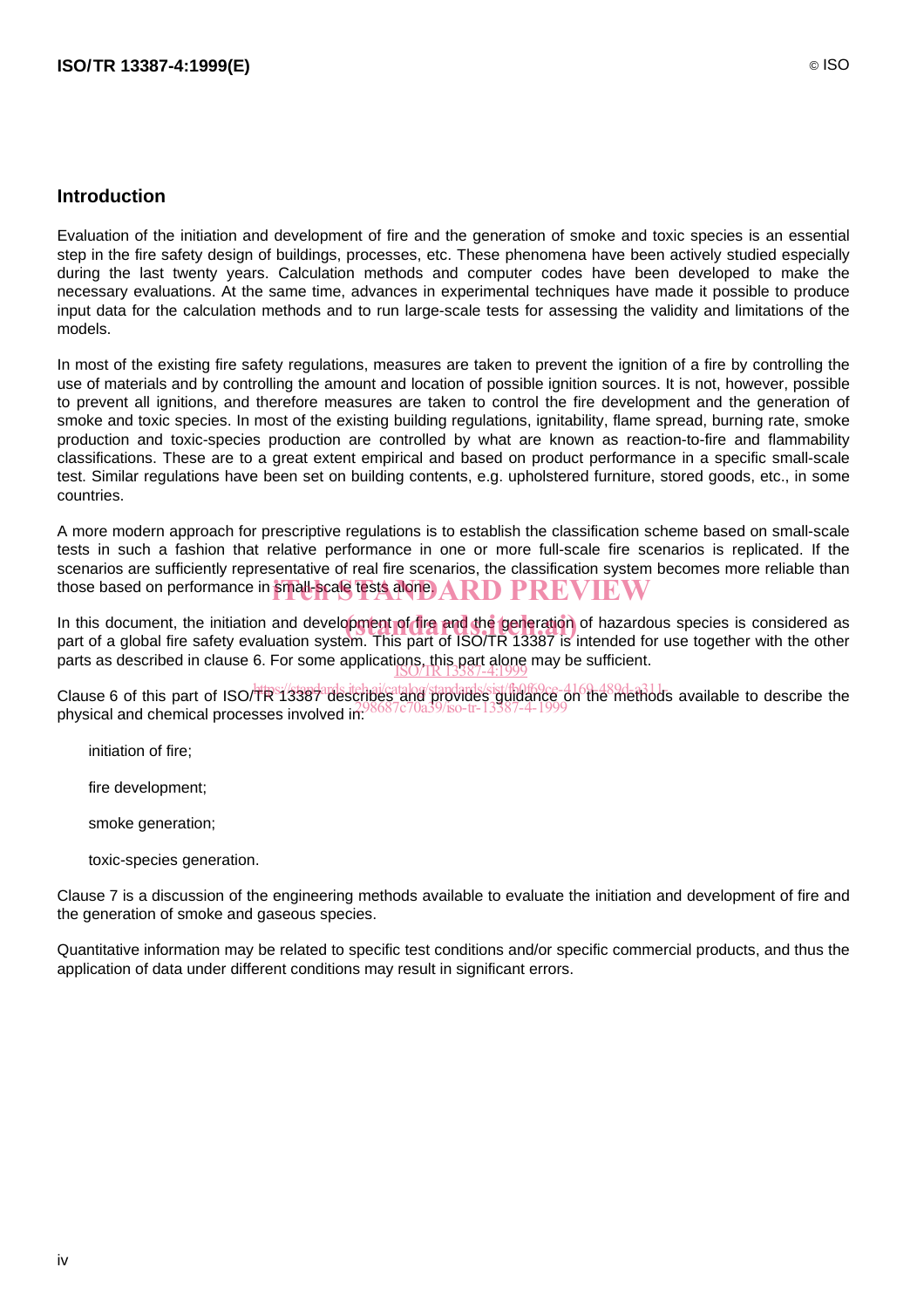# **Fire safety engineering —**

**Part 4:** Initiation and development of fire and generation of fire effluents

# **1 Scope**

This part of ISO/TR 13387 is intended to provide guidance to designers, regulators and fire safety professionals on the use of engineering methods for the prediction of the initiation of fire, the generation of fire effluents and the development of fire inside the room of origin. It is not intended as a detailed design guide, but could be used as the basis for the development of such a guide.

This part of ISO/TR 13387 provides a framework for critically reviewing the suitability of an engineering method for assessing the potential for the initiation and development of fire and the generation of fire effluents. It also provides assessing the potential for the initiation and development of fire and the generation of fire effluents. It also provides<br>guidance on the means to assess the effectiveness of fire safety measures meant to reduce the probab ignition, to control fire development and to reduce the accumulation of heat, smoke and toxic products or products causing non-thermal damage. The methods for calculating the effects of design fires for use in the design and assessment of fire safety of lasbuilding are also addressed ds/sist/fb0f69ce-4169-489d-a311-

298687c70a39/iso-tr-13387-4-1999

# **2 Normative references**

The following normative documents contain provisions which, through reference in this text, constitute provisions of this part of ISO/TR 13387. For dated references, subsequent amendments to, or revisions of, any of these publications do not apply. However, parties to agreements based on this part of ISO/TR 13387 are encouraged to investigate the possibility of applying the most recent additions of the normative documents indicated below. For undated references, the latest addition of the normative document referred to applies. Members of ISO and IEC maintain registers of currently valid international standards.

ISO 31-0:1992, Quantities and units — Part 0: General principles.

ISO 1000:1992, SI units and recommendations for the use of their multiples and certain other units.

ISO 5660-1:1993, Fire tests — Reaction to fire — Part 1: Rate of heat release from building products — (Cone calorimeter method).

ISO 7345:1987, Thermal insulation — Physical quantities and definitions.

ISO 9705:1993, Fire tests — Full-scale room test for surface products.

ISO/TR 11696-1, Use of reaction to fire tests — Part 1: Application of results to predict fire performance of building products by mathematical modelling.

ISO/TR 13387-1, Fire safety engineering — Part 1: Application of fire performance concepts to design objectives.

ISO/TR 13387-2, Fire safety engineering — Part 2: Design fire scenarios and design fires.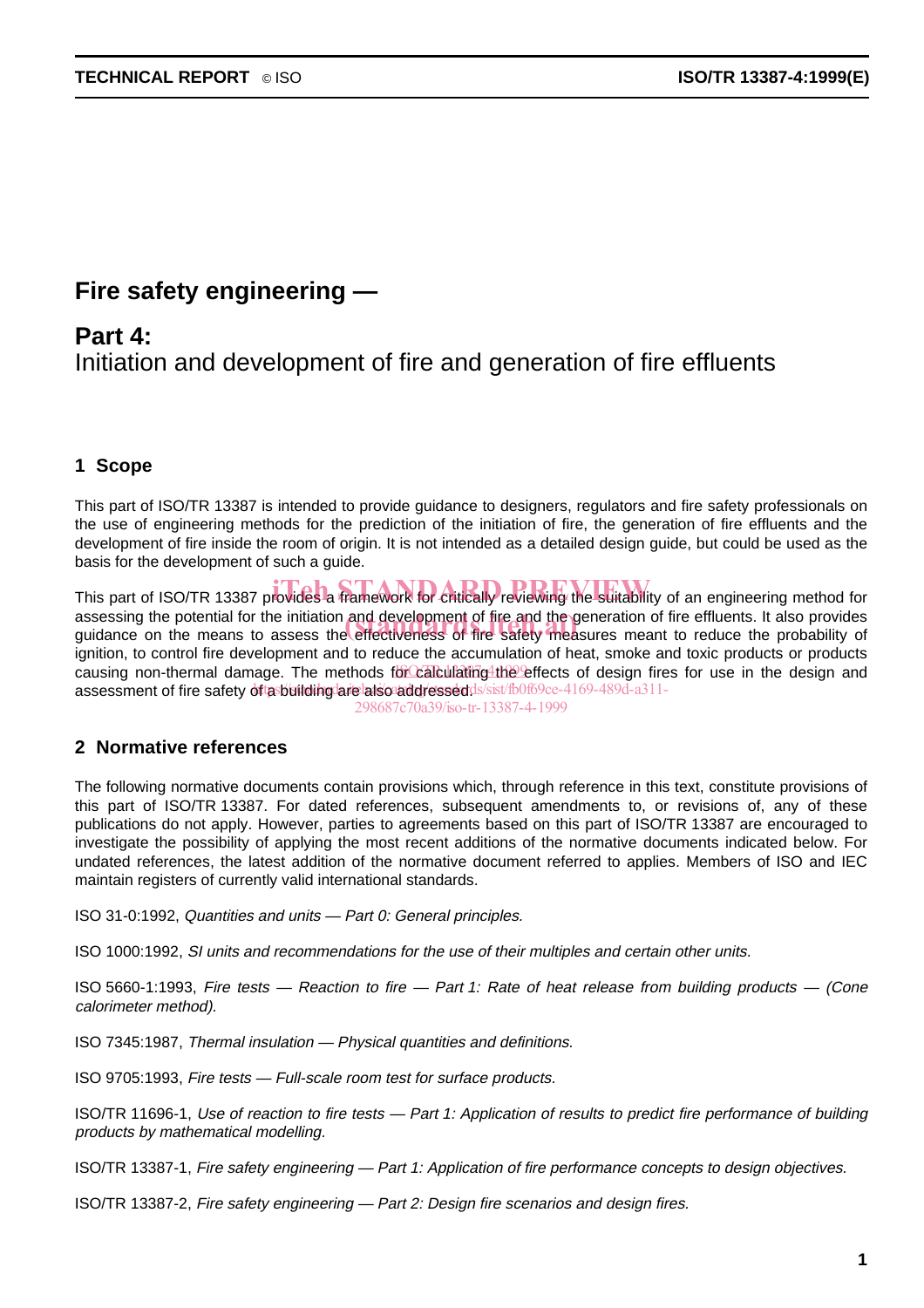### **ISO/TR 13387-4:1999(E)** © ISO

ISO/TR 13387-3, Fire safety engineering — Part 3: Assessment and verification of mathematical fire models.

ISO/TR 13387-5, Fire safety engineering — Part 5: Movement of fire effluents.

ISO/TR 13387-6, Fire safety engineering — Part 6: Structural response and fire spread beyond the enclosure of origin.

ISO/TR 13387-7, Fire safety engineering — Part 7: Detection, activation and suppression.

ISO/TR 13387-8, Fire safety engineering — Part 8: Life safety — Occupant behaviour, location and condition.

ISO 13571, Fire hazard analysis — Life-threatening components of fire.

ISO 13943, Fire safety — Vocabulary.

# **3 Terms and definitions**

For the purposes of this part of ISO/TR 13387, the terms and definitions given in ISO 13943 and ISO/TR 13387-1 and the following apply.

#### **3.1**

#### **emissivity**

the ratio of the power per unit area radiated from a surface to that radiated from a black body at the same temperature

# iTeh STANDARD PREVIEW

#### **3.2 extinction coefficient**

extinction coefficient<br>a constant determining the decay of the lighbintensity in smoke per unit path length, given by *K* = (1/*l*) ln (*I<sub>0</sub>/I*)

It is expressed in  $m^{-1}$ .

ISO/TR13387-4:1999 https://standards.iteh.ai/catalog/standards/sist/fb0f69ce-4169-489d-a311- 298687c70a39/iso-tr-13387-4-1999

#### **3.3 fire exposure**

a process by which, or the extent to which, humans, animals, materials, products or assemblies are subjected to the conditions created by a fire

#### **3.4**

#### **heat flux**

the rate at which heat crosses a surface per unit area of surface, expressed in W/m2

In ISO 1000 and ISO 31-0, this is referred to as "density of heat flow rate".

#### **3.5**

#### **heat of combustion**

the energy which unit mass of material or product is capable of releasing by complete combustion, expressed in J/kg

#### **3.6**

#### **heat of gasification**

the quantity of energy required to change a unit mass of material from condensed phase to vapour without change of temperature, expressed in J/kg

#### **3.7**

#### **ignition temperature**

the minimum temperature measured on a material at which sustained combustion can be initiated under specific test conditions, expressed in K

#### **3.8**

**opening factor**  $A_{\nu}^{\text{}}(h_{\nu})^{1/2}/A_{\text{T}}$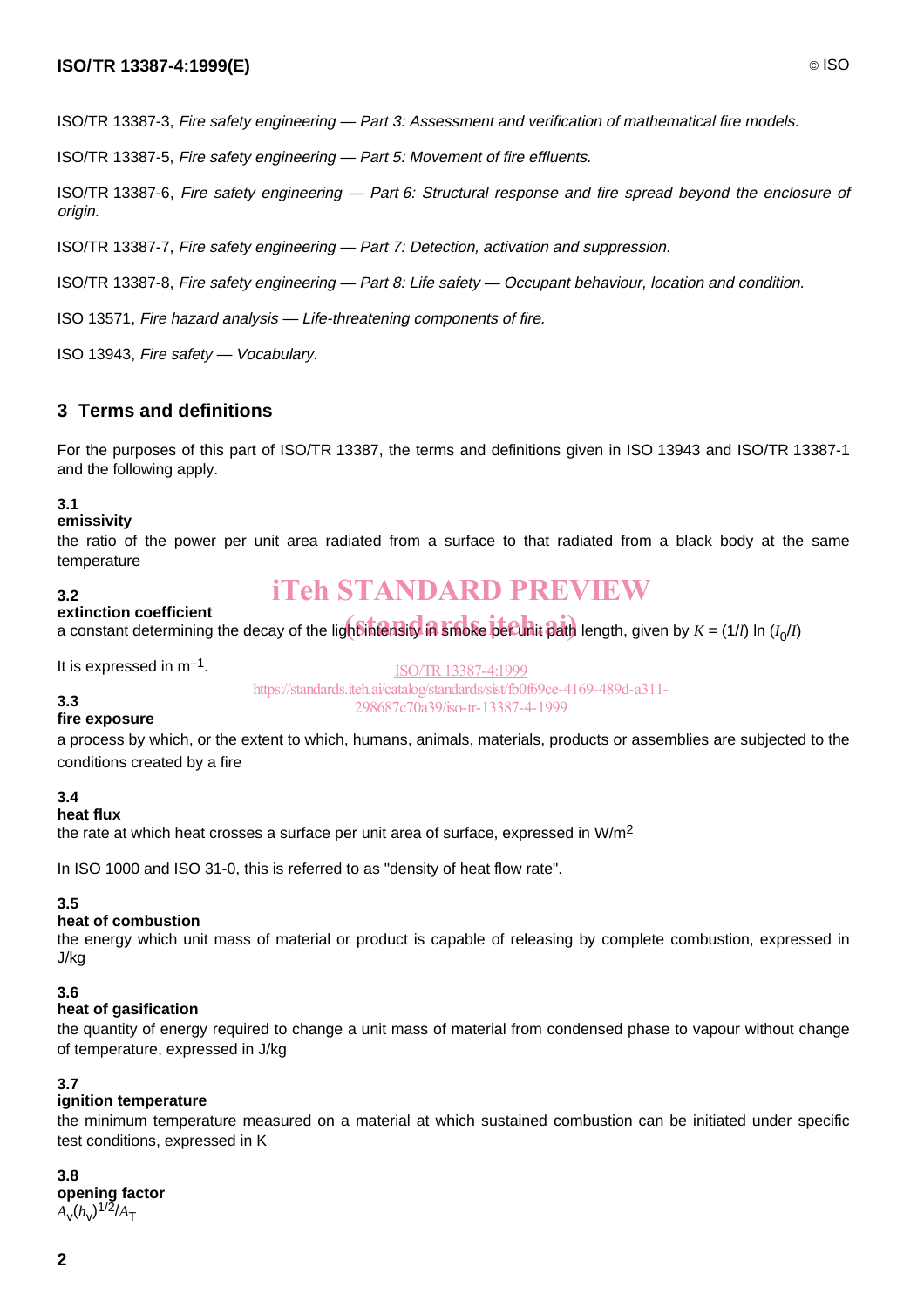It is expressed in  $m^{1/2}$ .

For the meanings of the symbols, see clause 4.

# **3.9**

### **pyrolysis**

a process of simultaneous phase and chemical-species change caused by heat

### **3.10**

### **smoke point**

minimum height of a laminar axisymmetric diffusion flame (fuel volumetric mass loss rate) at which smoke escapes from the tip of a flame, expressed in m

#### **3.11**

#### **specific heat capacity**

heat capacity divided by mass, expressed in J/(kg·K)

#### **3.12**

#### **thermal conductivity**

ratio of heat flux to temperature gradient, defined by the relation  $\vec{q}'' = -k \times \nabla T$ 

It is expressed in  $W/(m·K)$ .

#### **3.13**

#### **thermal diffusivity**

κ thermal conductivity divided by the density and the specific heat capacity, given by  $\kappa = k/\rho_c$ iTeh STANDARD PREVIEW

(standards.iteh.ai)

It is expressed in  $m^2/s$ .

#### ISO/TR13387-4:1999

**3.14**

**thermal inertia** the product of the thermal conductivity, the density and the specific heat capacity, given by *kpc* https://standards.iteh.ai/catalog/standards/sist/fb0f69ce-4169-489d-a311-

It is equal to the square of thermal effusivity as defined in ISO 7345. It is expressed in  $J^2/(m^4 \cdot K^2 \cdot s)$ .

#### **3.15**

#### **total cross-sectional area of smoke**

the average cross-sectional area of smoke particles perpendicular to the light path multiplied by the number of smoke particles, expressed in m2

#### **3.16 ventilation factor**  $A_v(h_v)^{1/2}$

It is expressed in  $m^{5/2}$ .

For the meanings of the symbols, see clause 4.

# **4 Symbols and abbreviated terms**

- $A_v$  area of an opening, expressed in m<sup>2</sup>
- $A_{\text{fuel}}$  surface area of fuel, expressed in m<sup>2</sup>
- $A_F$  floor area, expressed in m<sup>2</sup>
- $A<sub>T</sub>$  total area of the bounding surfaces in an enclosure, expressed in m<sup>2</sup>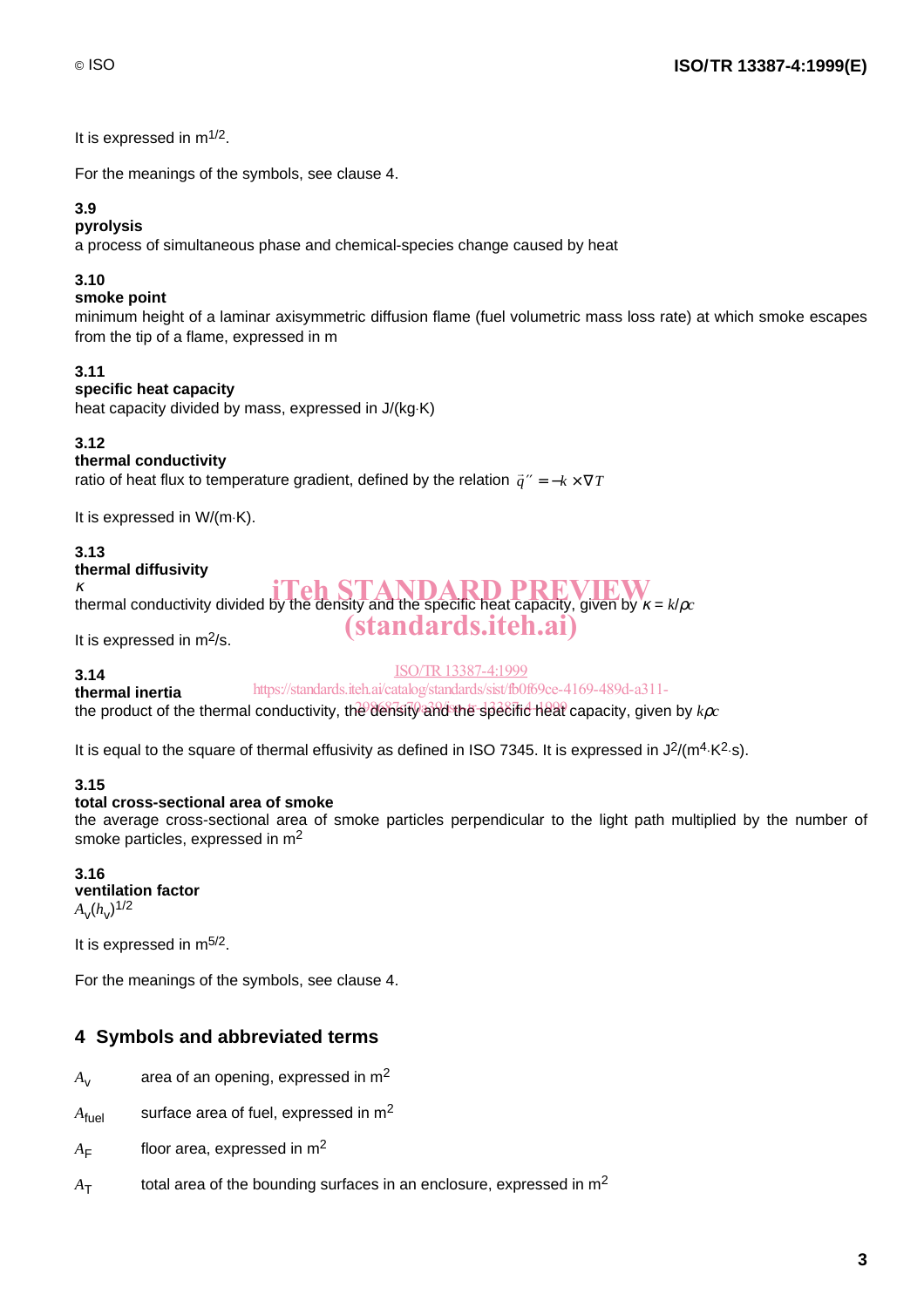|                       | ISO/TR 13387-4:1999(E)                                                                                                                                                                       |
|-----------------------|----------------------------------------------------------------------------------------------------------------------------------------------------------------------------------------------|
| $\alpha$              | $Q_0 t_{\rm q}^{-2}$ , expressed in W·s <sup>-2</sup>                                                                                                                                        |
| $F_{0}$               | opening factor, expressed in m <sup>1/2</sup>                                                                                                                                                |
| $F_{V}$               | ventilation factor, expressed in m <sup>5/2</sup>                                                                                                                                            |
| $f_X$                 | yield of species X, where $X = CO$ , $CO2$ , etc.                                                                                                                                            |
| g                     | acceleration due to gravity, expressed in m/s <sup>2</sup>                                                                                                                                   |
| $h_{\mathsf{V}}$      | height of an opening, expressed in m                                                                                                                                                         |
| Ι                     | intensity of light after passing through smoke, expressed in W/m <sup>2</sup>                                                                                                                |
| $I_0$                 | intensity of light in clean air, expressed in W/m <sup>2</sup>                                                                                                                               |
| $\boldsymbol{k}$      | thermal conductivity, expressed in W/(m·K)                                                                                                                                                   |
| Κ                     | extinction coefficient, expressed in $m^{-1}$                                                                                                                                                |
| κ                     | thermal diffusivity, expressed in W/(m·K)                                                                                                                                                    |
| l                     | optical path length, expressed in m                                                                                                                                                          |
| L                     | thickness of a specimen, expressed in m<br>eh STANDARD PREVIEW                                                                                                                               |
| m                     | smoke density, expressed in dB/m<br>standards.iteh.ai)                                                                                                                                       |
| $m$ fuel              | mass loss rate of fuel, expressed in kg/s<br>ISO/TR 13387-4:1999                                                                                                                             |
| mx                    | generation rate of species X <sub>d</sub> where X <sub>i</sub> =3GO <sub>g</sub> CO <sub>dar</sub> etc <sub>is</sub> expressed in kg/s <sub>d-a311</sub><br>298687c70a39/iso-tr-13387-4-1999 |
| N                     | total number of smoke particles                                                                                                                                                              |
| n                     | number density of smoke particles, expressed in m <sup>-3</sup>                                                                                                                              |
| Φ                     | fuel to air equivalence ratio                                                                                                                                                                |
| $\varrho$             | heat release rate, expressed in W                                                                                                                                                            |
| $\mathcal{Q}_0$       | heat release rate at the growth time in $t^2$ fires, expressed in W; usually taken as 1 MW                                                                                                   |
| $\vec{q}$ "           | heat flux (density of heat flow rate), expressed in W/m <sup>2</sup>                                                                                                                         |
| $q''_{\text{ext}}$    | external heat flux, expressed in W/m <sup>2</sup>                                                                                                                                            |
| $q''$ <sub>loss</sub> | heat loss from the surface by convection or radiation, expressed in W/m <sup>2</sup>                                                                                                         |
| $\rho$                | density, expressed in kg/m <sup>3</sup>                                                                                                                                                      |
| σ                     | effective absorption cross-section of a smoke particle, expressed in m <sup>2</sup>                                                                                                          |
| T                     | temperature, expressed in °C                                                                                                                                                                 |
| $T_{\text{iq}}$       | ignition temperature, expressed in °C                                                                                                                                                        |
| $T_{\mathsf{L}}$      | the lowest temperature at which a flammable mixture at its lean limit may burn, expressed in °C                                                                                              |
| $T_0$                 | initial surface temperature, expressed in °C                                                                                                                                                 |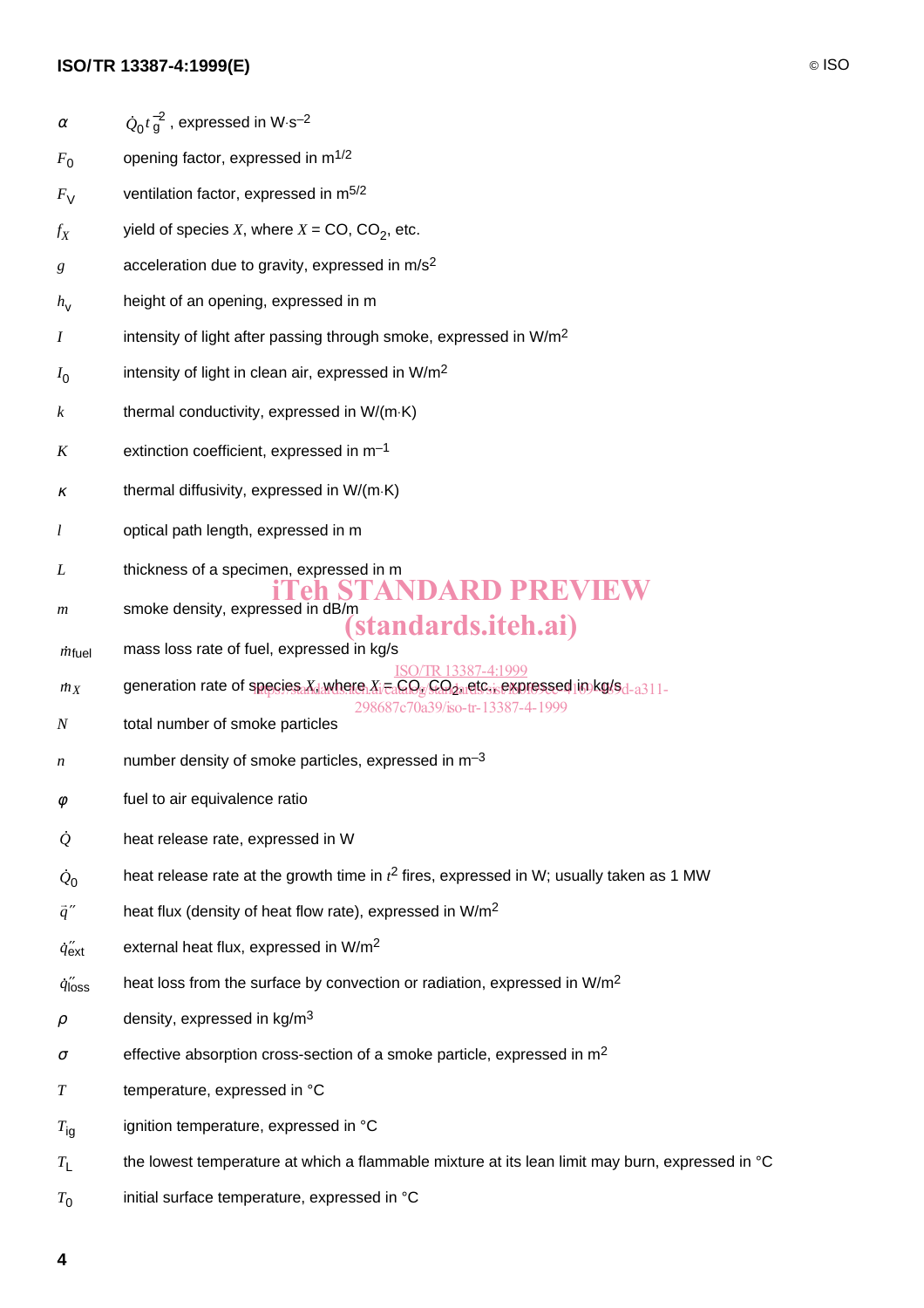$T_{11}$  the lowest temperature at which a flammable mixture at its rich limit may burn, expressed in  $\degree$ C

- *t* time, expressed in s
- *t* g growth time in a  $t^2$  fire, expressed in s
- $t_{\rm ig}$ <sub>ig</sub> time to ignition (ignition delay), expressed in s
- $\tau$  time constant, expressed in s
- time to ignition (ignition delay), expressed in s<br>  $V_f$  volume flow rate, expressed in m<sup>3</sup>/s
- $V_X$  volumetric production rate of species *X*, where  $X = CO$ ,  $CO_2$ , etc., expressed in m<sup>3</sup>/s
- $x_f$  flame height, expressed in m
- $x<sub>p</sub>$  position of pyrolysis front, expressed in m

# **5 Subsystem 1 of the total design system**

The approach adopted in the work of ISO/TC 92/SC 4 is to consider the global objective of fire safety design. The global design, described in more detail in ISO/TR 13387-1, is sub-divided into what are called "subsystems" of the total design. A key principle is that inter-relation and interdependence of the various subsystems are appreciated, and that the consequences of all the events in any one subsystem on all other subsystems are identified and<br>addressed. Another kev principle is that the design is time-based to reflect the fact that real fires vary in seve addressed. Another key principle is that the design is time-based to reflect the fact that real fires vary in severity and extent with time. Ignition represents zere  $\mathbf{y}$   $\mathbf{y}$   $\mathbf{q}$   $\mathbf{q}$   $\mathbf{q}$   $\mathbf{q}$   $\mathbf{s}$ .  $\mathbf{q}$   $\mathbf{t}$   $\mathbf{e}$   $\mathbf{h}$ .  $\mathbf{a}$   $\mathbf{i}$   $\mathbf{b}$ 

In ISO/TR 13387-1, the total fire safety design is illustrated by an information bus analogy. The information bus has three layers: global information, evaluation information and process information. In this information bus analogy, subsystem 1 (SS1) concerns the initiation and development of fire and generation of fire effluent and is illustrated in Figure 1. SS1 draws on other subsystems for the prescription of characterization of a fire and, in turn, provides information for the other subsystems to employ. Definitions of terms concerning the global information bus are given in ISO/TR 13387-1.

For example, SS1 provides the information on heat, smoke and species generation, which is then used by SS2 for the calculation of smoke movement out of the room and in the building and by SS5 to assess evacuation and rescue provisions. SS1 also calculates the temperature history in the enclosure of fire origin, which then is employed by SS3 to predict the structural behaviour. The temperature and flow profiles in the room are employed by SS4 to predict the detection of fire, as well as the activation of smoke control and suppression systems. The time of activation of active control systems is then fed back by SS4 to SS1 for the prediction of subsequent fire development and smoke and species generation. The initiation of a fire and its development outside the enclosure of origin are also calculated by SS1.

The evaluations, and processes needed to do the evaluations, are discussed in detail in clause 6.

# **6 Subsystem 1 evaluations**

#### **6.1 General**

In this clause, various fire phenomena and consequences of fire will be discussed. The required input information and the possible output information will be identified. Areas for which shortages in engineering methods and lack of knowledge are known to exist will be addressed. The text makes reference to existing acknowledged literature, whenever such is available.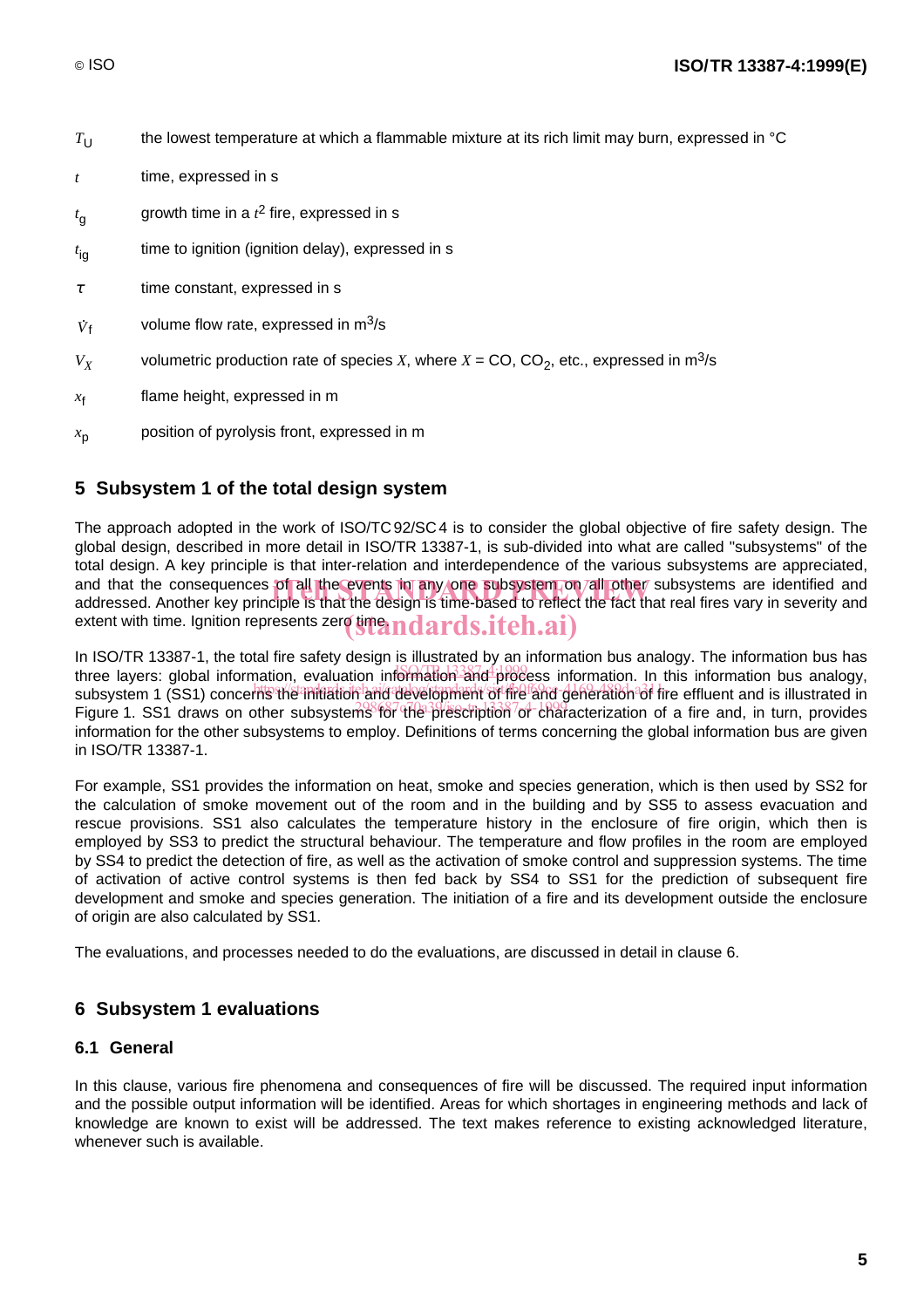# **6.2 Initiation of fire**

#### **6.2.1 Evaluation of initiation of fire**

In deterministic fire safety engineering design, ignition is often simply assumed to occur and no calculations on the ignition process are performed. In other instances, especially when the combustible contents and the distribution of ignition sources in the room of fire origin are known, performing calculations on the ignition process can provide valuable information on the possible fire development in the room. Evaluation of ignition is needed especially when the fire safety engineer has to evaluate whether one product can be replaced by another, all other design parameters being fixed. Often the task is to consider if a potential ignition source is likely to cause ignition of adjacent items, i.e. if the first item ignited will cause a second item to be ignited, and thereby the fire to spread to a hazardous extent.

# iTeh STANDARD PREVIEW (standards.iteh.ai)

ISO/TR13387-4:1999 https://standards.iteh.ai/catalog/standards/sist/fb0f69ce-4169-489d-a311- 298687c70a39/iso-tr-13387-4-1999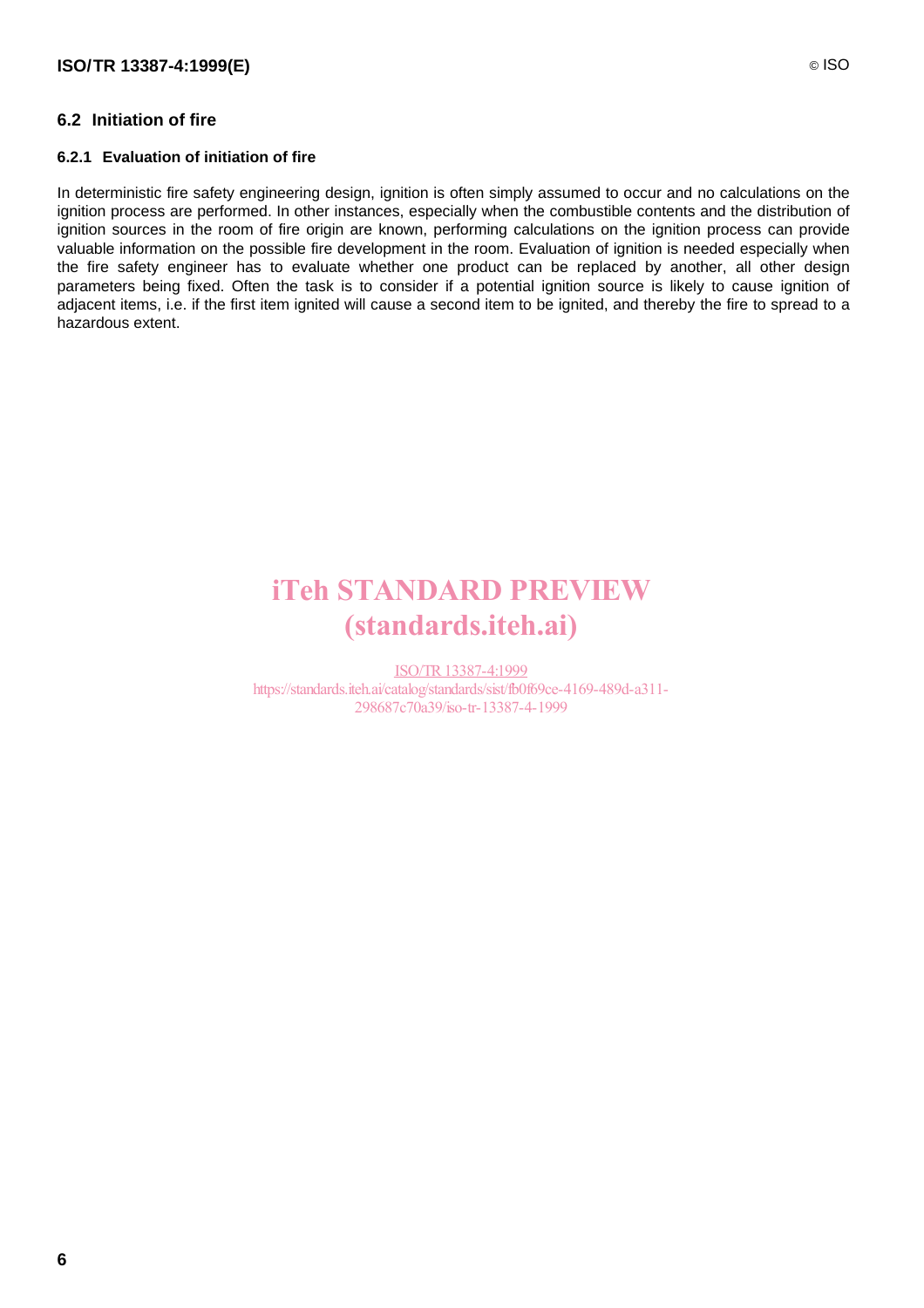| Prescribed/Estimated design parameters                                                                           |                                  |                    |        |                         |        |                              |                         |   |  |
|------------------------------------------------------------------------------------------------------------------|----------------------------------|--------------------|--------|-------------------------|--------|------------------------------|-------------------------|---|--|
| Building<br>1                                                                                                    | O                                |                    |        |                         |        |                              |                         |   |  |
| 2 Environmental                                                                                                  | ቕ                                | ₹                  | 우<br>웅 | <u>수</u>                |        |                              |                         |   |  |
| 3 Fire Ioads                                                                                                     | Ō                                |                    |        | δ                       |        |                              |                         |   |  |
| $4$   Fire scenarios                                                                                             |                                  |                    |        |                         |        |                              |                         |   |  |
| $5$ Occupant                                                                                                     |                                  |                    |        |                         |        |                              |                         |   |  |
| <b>Simulation dynamics (Profile/Time)</b>                                                                        |                                  |                    |        |                         |        |                              |                         |   |  |
| 6 Building condition                                                                                             |                                  |                    |        |                         |        |                              |                         |   |  |
| 7 Contents condition                                                                                             |                                  |                    |        |                         |        |                              |                         |   |  |
| 8 Effluent/Species                                                                                               |                                  |                    | Ο      | O                       |        |                              |                         |   |  |
| 9 Occupant condition                                                                                             |                                  |                    |        |                         |        |                              |                         |   |  |
| 10 Occupant location                                                                                             |                                  |                    |        |                         |        |                              |                         |   |  |
| 11 Pressure/Velocity                                                                                             |                                  |                    |        |                         |        |                              |                         |   |  |
| 12 Size of fire/Smoke                                                                                            | O                                | δ                  | 8<br>오 | <u>86</u><br>6          |        |                              |                         |   |  |
| 13 Thermal                                                                                                       |                                  |                    |        |                         |        |                              |                         |   |  |
| <b>Intervention</b> effects                                                                                      |                                  |                    |        |                         |        |                              |                         |   |  |
| 14 Alarm activation                                                                                              |                                  |                    |        |                         |        |                              |                         |   |  |
| 15 Control activation                                                                                            |                                  | O                  |        |                         |        |                              |                         |   |  |
| 16 Suppression activation                                                                                        |                                  |                    |        |                         |        |                              |                         |   |  |
| 17 Fire brigade intervention                                                                                     |                                  |                    |        |                         |        |                              |                         |   |  |
| <b>SS1 EVALUATIONS</b>                                                                                           |                                  |                    |        |                         |        |                              |                         |   |  |
| 1 Initiation of fire                                                                                             |                                  |                    |        |                         |        |                              |                         |   |  |
| 2 Fire development $\bullet$                                                                                     |                                  |                    |        |                         |        |                              |                         | O |  |
| 3 Smoke generation 1 1 CII S                                                                                     |                                  |                    | KI     |                         |        | $\overline{\mathbf{x}}$      |                         |   |  |
| <b>3</b> Species generation                                                                                      | $\bullet$                        |                    |        |                         |        |                              | ×                       |   |  |
|                                                                                                                  | us.iten.al                       |                    |        |                         |        |                              |                         |   |  |
| <b>SS1 PROCESSES</b>                                                                                             |                                  |                    |        |                         |        |                              |                         |   |  |
|                                                                                                                  |                                  |                    |        |                         |        |                              |                         |   |  |
| 1 Radiative heat transfer                                                                                        |                                  |                    |        |                         |        |                              |                         |   |  |
|                                                                                                                  | $\sqrt{180}$ TSO/TR 13387-4:1999 | $/$ fh $\Omega$ ff |        |                         | X      |                              |                         |   |  |
| 2 Convective heat transferments itch ai/catalog/standards/sist<br>3 Conductive heat transfer<br>298687c70a39/iso | $122$                            |                    | 1000   |                         | 2.11   |                              |                         |   |  |
| 4 Gasification (pyrolysis)                                                                                       |                                  |                    |        |                         |        |                              | Ж                       |   |  |
|                                                                                                                  |                                  |                    |        |                         |        | ≭<br>$\overline{\textbf{x}}$ | $\overline{\textbf{x}}$ |   |  |
| $5$ Fuel/Air mixing<br>$6$   Ignition                                                                            |                                  |                    |        | x x                     |        |                              |                         |   |  |
|                                                                                                                  |                                  |                    |        | $\overline{\textbf{x}}$ |        | ✖                            | X                       |   |  |
| 7 Combustion<br>8 Smouldering                                                                                    |                                  |                    |        | $\overline{\textbf{x}}$ | XXXXX  | $\overline{\textbf{x}}$      | ₮                       |   |  |
|                                                                                                                  |                                  |                    |        |                         |        | $\overline{\textbf{x}}$      | ₮                       |   |  |
| 9   Mass loss rate<br>10 Heat release rate                                                                       |                                  |                    |        |                         | ₮<br>≭ | $\overline{\mathbf{x}}$      | X                       |   |  |
|                                                                                                                  |                                  |                    |        |                         |        |                              |                         |   |  |
| 11 Flame projection                                                                                              |                                  |                    |        |                         | 家      |                              |                         |   |  |
| 12 Flame spread                                                                                                  |                                  |                    |        |                         |        |                              |                         |   |  |
| 13 Smoke yield<br>14 Smoke maturation                                                                            |                                  |                    |        |                         |        | ≭<br>Х                       |                         |   |  |

#### **SC4 GLOBAL INFORMATION BUS**

**Bus** connection key

 $\bullet$  = Input data<br>  $\bullet$  = Output data<br>  $\star$  = Subsystem bus data exchange

**Figure 1 — Illustration of the global information, evaluation and process buses for SS1**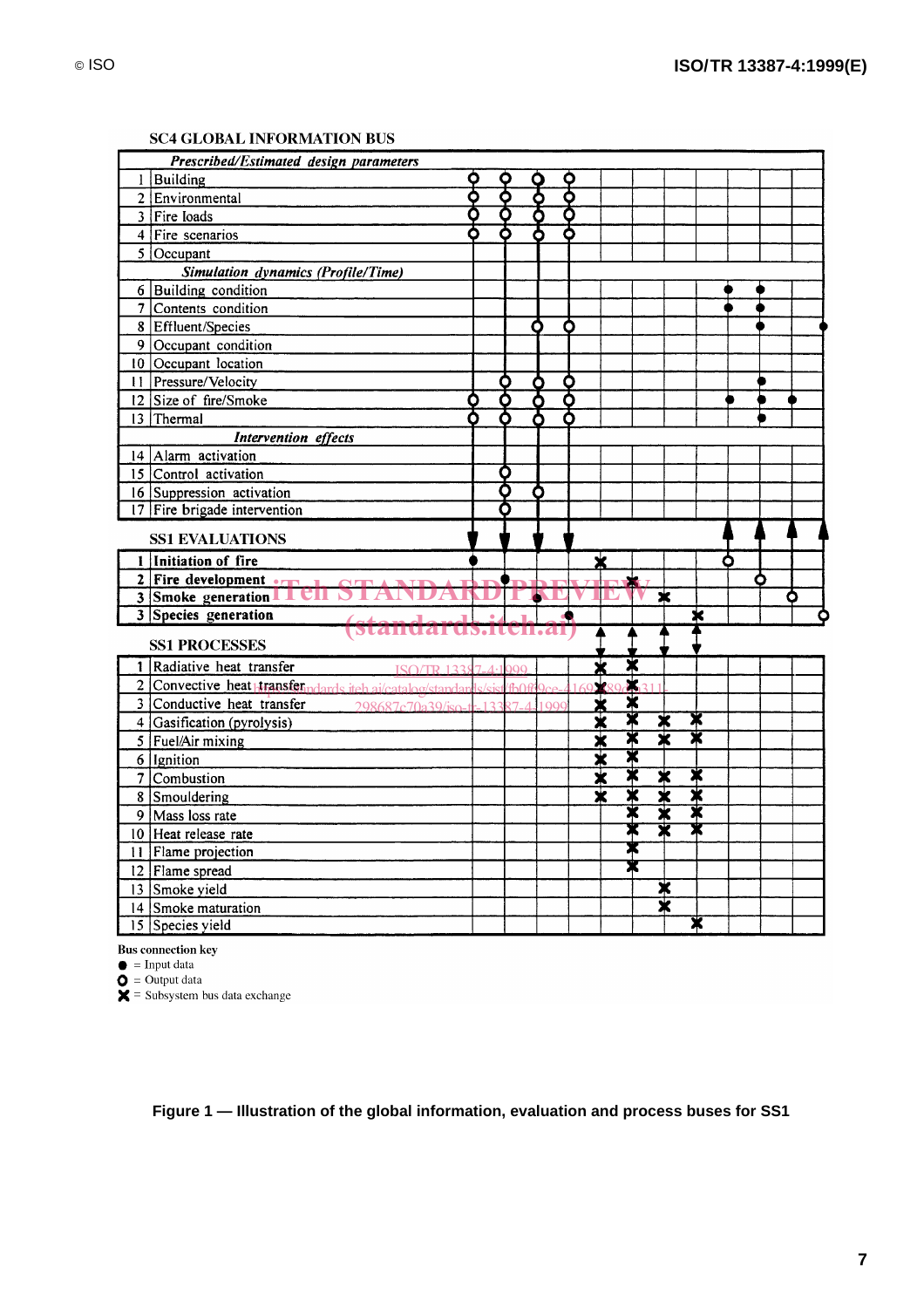The probability of ignition is a subset of design fires which is addressed in ISO/TR 13387-2. Assessment of the probability of ignition is needed when making decisions about the design fire scenarios and event trees used in risk assessment. Probabilistic design and risk assessment are discussed in more detail in ISO/TR 13387-1.

This subclause discusses ignition of items which are in one way or another exposed to heating from an external source. This source of heat can be of various intensities and shapes, varying from (say) a match flame to an actively burning fuel package. Fire development as discussed in 6.3 can be considered to be a series of nonsimultaneous ignitions, each of which generally behaves in the theoretical manner discussed herein.

Figure 2 identifies parameters having an influence on the ignition of various kinds of fuel. A condition for ignition is that both a flammable substance and an ignition source exist. The flammable substance may appear in a number of different forms. The heat transfer from the ignition source to the flammable substance may also take different forms, the processes being, in addition, sensitive to the local environment around the source and the exposed substance.

#### **6.2.1.1 Input**

The evaluation of the initiation of a fire (see Figure 1) requires as input information from the global information the following:

- building parameters (e.g. lining materials, their thermal and chemical properties, their location with respect to heat sources);
- fire loads (building contents, thermal and chemical properties of building contents, location with respect to heat sources);
- fire scenarios (properties of ignition sources, their number and their locations);<br> **ITEH STANDARD PREVIEW**
- thermal profile (radiative, conductive and convective heat fluxes, gas temperature, initial fuel temperature);
- size of fire/extent of smoke (area exposed to a burning fire). (standards.iteh.ai)
- ISO/TR13387-4:1999

NOTE This information is also needed for evaluating the ignition of second, etc., items. Therefore, e.g. the size of<br>fire/ovtent of emoke is an input dubbing induction of the ignition of second, and a311fire/extent of smoke is an input or output, depending on when it is used during an evaluation.<br>2086/c70a39/iso-tr-13387-4-1999

#### **6.2.1.2 Output**

The evaluation of the initiation of a fire (see Figure 1) provides the following information to the global information:

- fire scenarios (object first ignited, time to ignition);
- size of fire/ extent of smoke (area first ignited, size of initial flame).

#### **6.2.2 Gas phase ignition**

The process of ignition to give flames requires mixtures of gas phase combustibles at an appropriate fuel-to-air ratio and either local temperature fields higher than the auto-ignition limit or a pilot source. The necessary conditions for any gaseous mixture of fuel are usually expressed as ignitability regions as in Figure 3. If a fuel is not naturally in the gas phase, energy must be applied to the substance to bring it to the gaseous state. For liquids, the amount of energy required depends on the vaporisation rate and the way in which the liquid is distributed or the material upon which the liquid is absorbed, i.e. bulk liquids will not ignite until the bulk temperature equals or exceeds the flash point. If the liquid is atomised, its ignition propensity will approach the ignitability of gaseous mixtures of the same material, depending on the degree of atomisation and the temperature of the environment. If the liquid is absorbed in a porous medium, the energy demand for ignition will depend on how fast the porous material will absorb energy and heat up. In this case, the thermal properties of the porous medium will dominate the process.

In the case of gaseous or liquid fuels, the engineering task is usually to consider whether a flammable mixture can be created in the space of concern. In the case of solids, the task can usually be reduced to evaluating whether the surface temperature will become high enough to cause ignition, and no gas phase considerations are needed as we can see in 6.2.3.